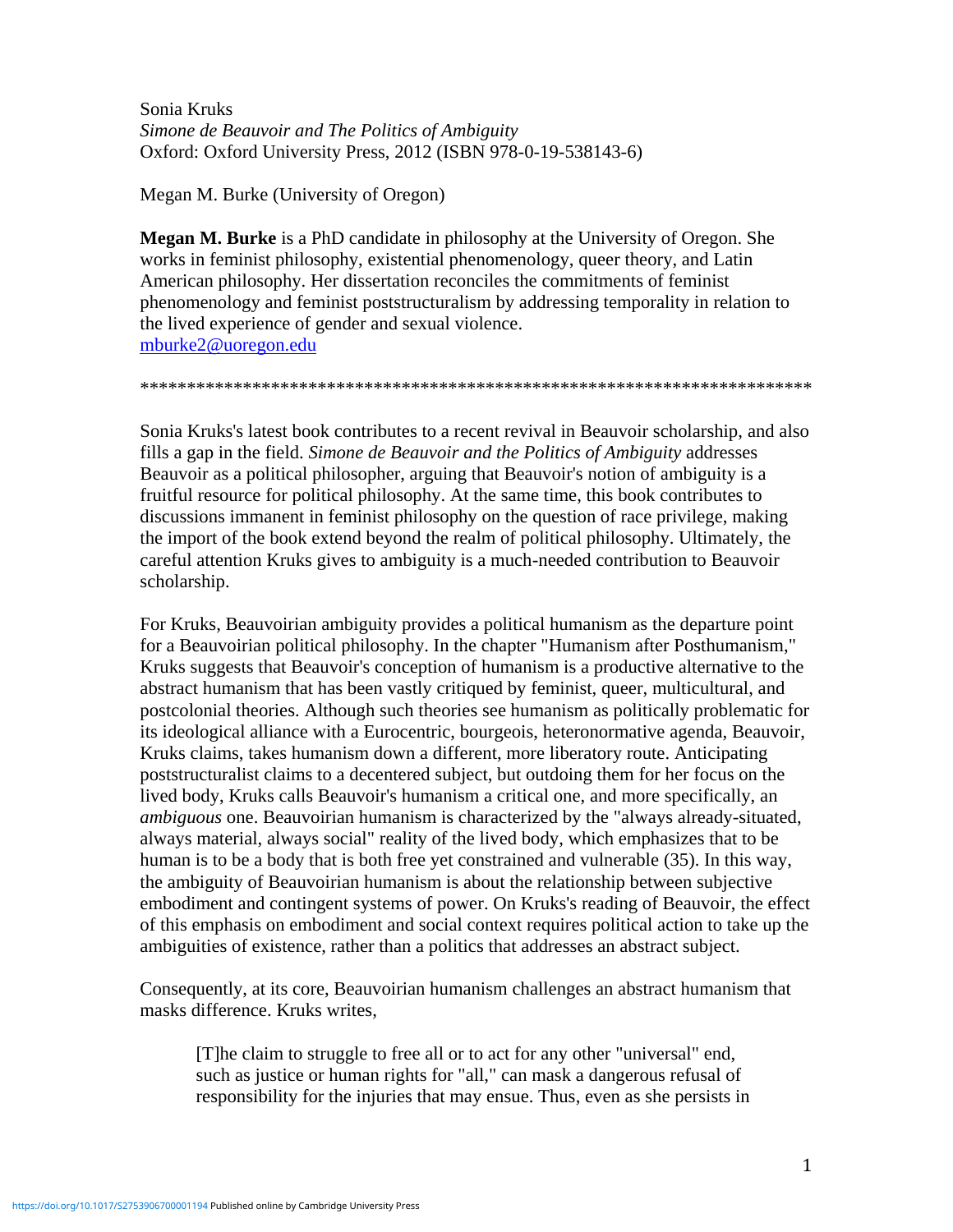affirming the value of freedom and in demanding a politics that facilitates its widest possibilities, Beauvoir recognizes the risks that such a politics runs. . . .

Beauvoir's ambiguous humanism thus affirms the impossibility of eliminating alterity and objectification from human relations, even as she insists on the obligation to struggle against practices that oppress and dehumanize. (53-54)

Beauvoir's ambiguous humanism thus accounts for difference such that the political subject is one anchored in her particularity and rooted in her situation.

There are at least two upshots to Kruks's description of Beauvoir's ambiguous humanism. First, it is a response to feminist criticisms that suggest Beauvoir's philosophy valorizes masculine ideals and that she disregards the differences among women. Beauvoir's ambiguous humanism demands that we be attuned to the realities of privilege and oppression and how oppressions manifest differently according to the place, time, and context from which they emerge. Rooted in lived experience, ambiguous humanism "acknowledges the particularities of a multiplicity of differently embodied lives;" it is "a humanism for which flourishing is not to be confounded with the presences of the individualistic liberal order that has accompanied the abstract humanism of the West" precisely because it takes seriously how political subjects are situated in the world (32). Additionally, the deployment of Beauvoir's ambiguous humanism for political purposes allows for calls of justice, freedom, and human rights to be made without solidifying a normative frame for "the human." In other words, ambiguous humanism is a political project that is critical of calls made in the name of humanity, while at the same time it concedes the political significance of notions of freedom and justice for all because they, for Beauvoir, secure political agency.

Kruks also suggests that Beauvoir's ambiguous humanism provides an important theory of oppression and dehumanization. It has often been suggested that Beauvoir merely appropriates Hegel's master-slave dialectic as a means to describe oppression, but Kruks claims that, following Beauvoir's work on sex, race, and age, we can see three ideal modes of oppression: asymmetrical recognition, indifference, and aversion.

The first form of oppression, asymmetrical recognition, is most evident in *The Second Sex.* From Beauvoir's account of feminine existence, we understand how women become complicit in their oppression through a certain kind of recognition. Women's existence as oppressed shows us how "the subjectivity of the oppressed will be acknowledged only to the barest extent that is necessary to harness their behavior to the interests of the dominant" (73). Indifference is best exemplified in Beauvoir's work, *America Day by Day.* Beauvoir's descriptions of race relations in the mid-twentieth-century United States disclose how "individuals may be treated as no more than anonymous members of a social category, as interchangeable unity in a 'series'" (73). The final mode of oppression, aversion, is evident in *The Coming of Age.* What is revealing about Beauvoir's description of the aged, Kruks claims, is the distancing or aversion that materializes toward the aged in Western societies. This distancing results in isolation and powerlessness. "Dispersed and excluded from public activities and spaces, apart from a small elite, the aged have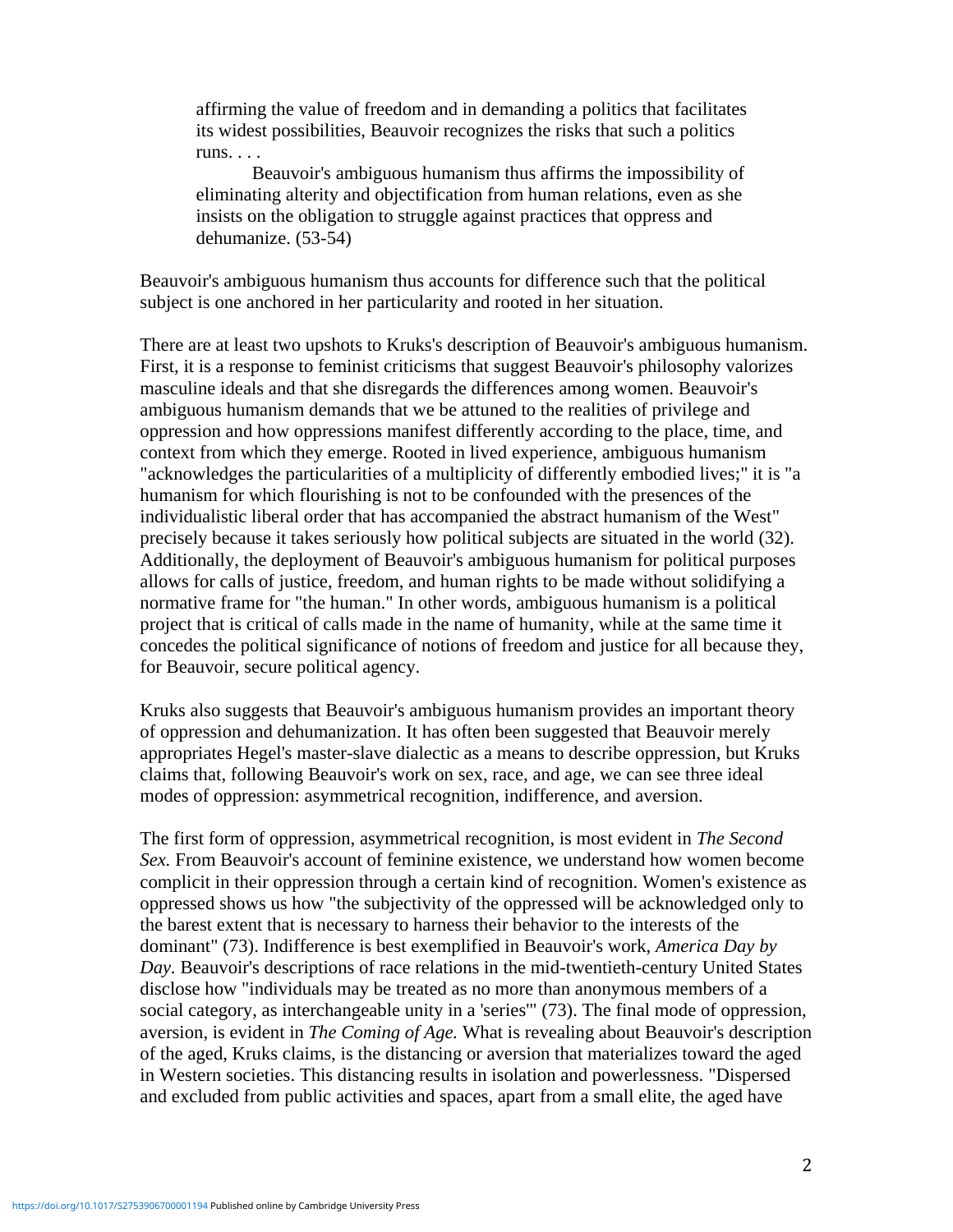virtually no capacity for resistance" (88). But, Kruks explains, although these three ideal modes may be helpful for analytical purposes, the breadth of Beauvoir's work actually discloses her efforts to unravel a more complex understanding of how oppression manifests. In this way, individuals and groups are often affected and even privileged by various modes of oppression. Beyond these ideal modes of oppression, what Beauvoir captures through all of her descriptions of oppression is that oppression exists when a situation "curtails the ambiguities of an embodied subject and forecloses freedom" (91).

Although much of Beauvoir's work accounts for oppression, Kruks also shows how the question of privilege and its relation to one's responsibility and/or implication in oppression is central to Beauvoir's work. In order to think through this question, Kruks looks at the recent discussion in feminist philosophy of the question of race privilege and its relation to gender subordination. It is here that Kruks offers one of her most interesting contributions to feminist philosophy. Kruks turns to Beauvoir in order to address the problem of privilege that has troubled feminist thought, particularly the predicament faced by white feminists who seek to eliminate injustice and oppression, while also being implicated in white privilege. Of course, Kruks notes here that the problem of privilege is not limited to race; it also includes heterosexual privilege, class privilege, and the privilege of nationality. However, the problem of race privilege is exemplary in highlighting what Kruks calls "a 'politics of self-transformation'" (96). The politics of self-transformation is where "one endeavors to discover how one has unmindfully and ignorantly accepted one's privilege and then proceeds to 'work on oneself' in order to overcome it" (96). This kind of politics, Kruks claims, is overwhelmingly evident in current feminist work on white privilege to the detriment of a progressive politics. From Kruks's perspective, this relationship to privilege assumes an autonomous self who is responsible for radically altering her self on her own. But such an autonomous self is not actually possible when we take Beauvoir's claim about our existential ambiguity seriously. That is, as ambiguous existents, our situations are never fully transparent to us. Additionally, "a politics of self-transformation . . . may too easily collapse into a rather self-referential, even self-indulgent, concern with one's own feelings, attitudes, and actions, a kind of 'care of the self' or a personal therapeutic," thereby making the already privileged political subject even more immersed in her own privilege (101). Beauvoir, however, provides an alternative theory of privilege that moves away from this discourse of self-righteousness. From our ambiguity, Kruks suggests that Beauvoir offers a politics of deployment. The politics of deployment is "where one contests privilege not by 'working on oneself' but by consciously using the advantages that stem from one's privileges in order to combat structures of power" (96). Whereas self-transformation emphasizes the privileged self working on itself, the politics of deployment shifts the focus away from an autonomous self and throws her into the world of others. That is, a politics of deployment is about the self working for others. Beauvoir's gesture away from ideal politics and pure self-transformation means that we have to confront the complexities of politics. Rather than renounce privilege, we ought to come to grips with how to mobilize our own privilege to work effectively for and with oppressed groups.

In her last chapters, "Dilemmas of Political Judgment" and "'An Eye for an Eye': The Question of Revenge," Kruks underscores the political significance of this gesture. What Beauvoir shows us is that the actions we take and the determinations we make may fail,